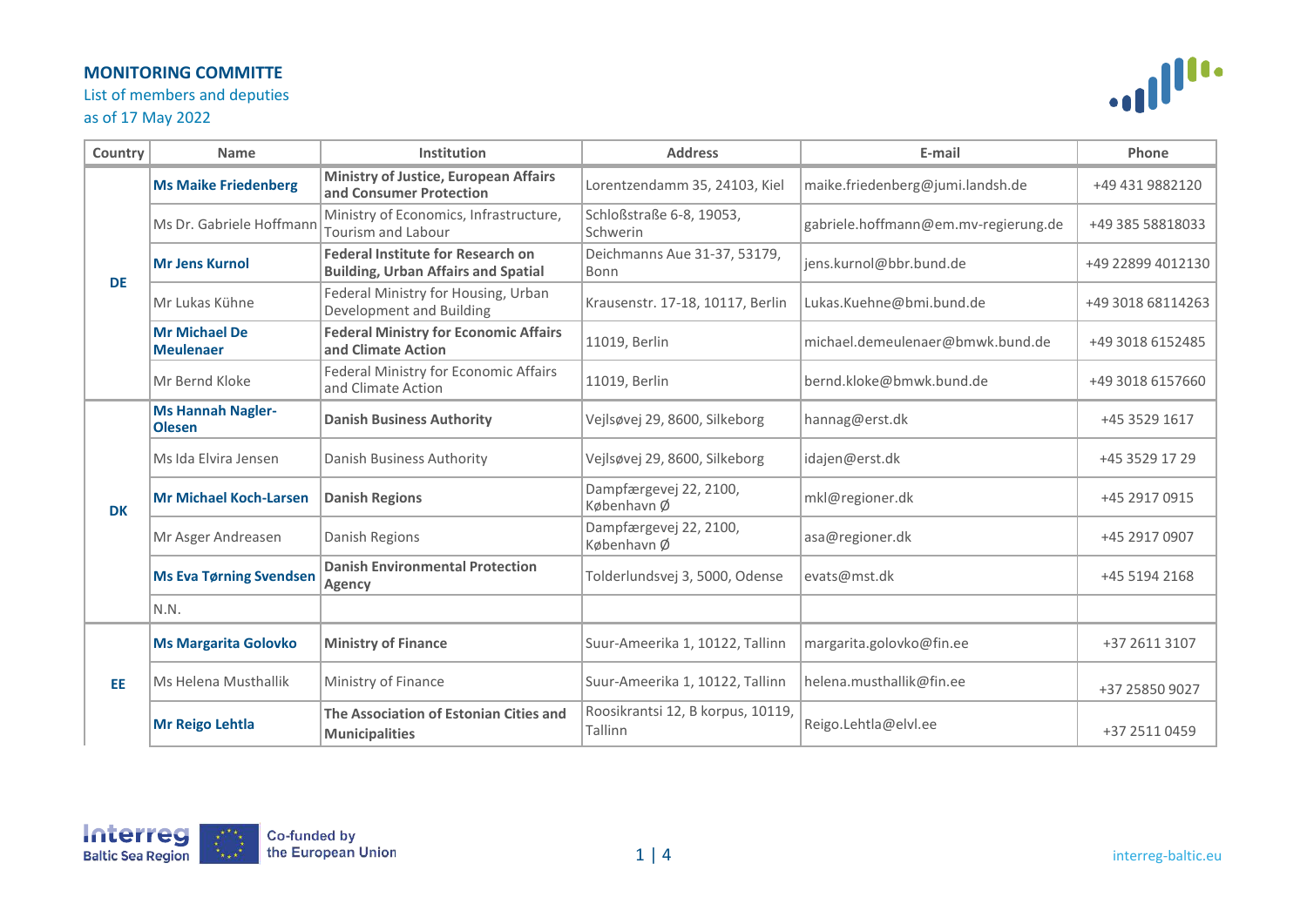List of members and deputies

# as of 17 May 2022



| <b>EE</b> | Mr Tanel Tomson               | Ministry of Economic Affairs and<br>Communications           | Suur-Ameerika 1, 10122, Tallinn                                   | tanel.tomson@mkm.ee            | +37 2639 7642    |
|-----------|-------------------------------|--------------------------------------------------------------|-------------------------------------------------------------------|--------------------------------|------------------|
|           | <b>Ms Krista Tõnisson</b>     | <b>Ministry of the Environment</b>                           | Paldiski mnt 96, 13522 Tallinn                                    | krista.tonisson@envir.ee       | +37 2626 0727    |
|           | Ms Liisa Kähr                 | Ministry of Rural Affairs                                    | Lai street 39 // Lai street 41,<br>15056, Tallinn                 | liisa.kahr@agri.ee             | +37 2625 6551    |
| FI.       | <b>Ms Riitta Vartia</b>       | <b>Ministry of Economic Affairs and</b><br><b>Employment</b> | Aleksanterinkatu 4, P.O. Box 32,<br>FI-00023 Government, Helsinki | riitta.vartia@gov.fi           | +358 29 506 4966 |
|           | Ms Tuulia Väliheikki          | Ministry of Economic Affairs and<br>Employment               | Aleksanterinkatu 4, P.O. Box 32,<br>FI-00023 Government, Helsinki | tuulia.valiheikki@gov.fi       | +358 295 047 286 |
|           | <b>Ms Tiina Tihlman</b>       | <b>Ministry of Environment</b>                               | Aleksanterinkatu 7, P.O Box 35, Fl-<br>00023 Government, Helsinki | tiina.tihlman@gov.fi           | +358 29 525 0296 |
|           | Ms Laura Saijonmaa            | Ministry of Environment                                      | Aleksanterinkatu 7, P.O Box 35, FI-<br>00023 Government, Helsinki | laura.saijonmaa@gov.fi         | +358 29 525 0261 |
|           | <b>Mr Matti Lipsanen</b>      | <b>Regional Council of Pirkanmaa</b>                         | Kelloportinkatu 1 B, P.O. Box<br>1002, FI-33101, Tampere          | matti.lipsanen@pirkanmaa.fi    | +358 50 506 0697 |
|           | Ms Annukka Mäkinen            | Association of Finnish Municipalities                        | Toinen linja 14, P.O.Box 200, FI-<br>00101, Helsinki              | annukka.makinen@kuntaliitto.fi | +358 9 771 2530  |
| LT        | <b>Ms Deimante Jankunaite</b> | Ministry of the Interior of the Republic<br>of Lithuania     | Šventaragio str. 2, LT-01510,<br>Vilnius                          | deimante.jankunaite@vrm.lt     | +370 52718966    |
|           | N.N.                          |                                                              |                                                                   |                                |                  |
|           | <b>Ms Aiste Smetonienė</b>    | Ministry of the Interior of the Republic<br>of Lithuania     | Šventaragio str. 2, LT-01510,<br>Vilnius                          | aiste.smetoniene@vrm.lt        | +370 52718622    |
|           | N.N.                          |                                                              |                                                                   |                                |                  |
|           | <b>Ms Diana Paukstiene</b>    | Ministry of the Interior of the Republic<br>of Lithuania     | Šventaragio str. 2, LT-01510,<br>Vilnius                          | diana.paukstiene@vrm.lt        | +370 52717124    |
|           | N.N.                          |                                                              |                                                                   |                                |                  |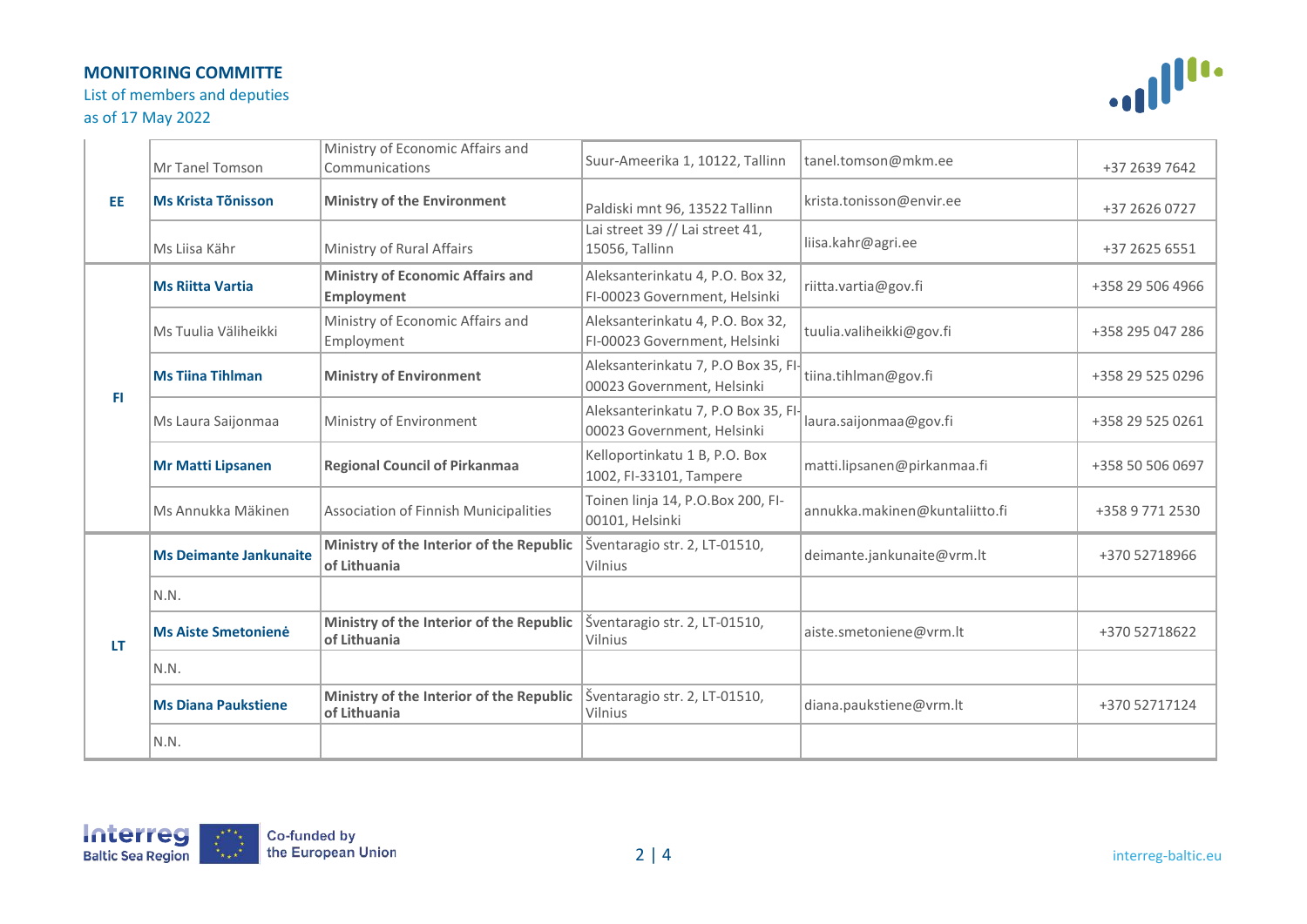List of members and deputies

# as of 17 May 2022



| LV        | <b>Ms Iruma Kravale</b>                   | The Ministry of Environmental<br><b>Protection and Regional Development</b> | Peldu 25, LV-1494, Riga                | iruma.kravale@varam.gov.lv              | +371 67026539    |
|-----------|-------------------------------------------|-----------------------------------------------------------------------------|----------------------------------------|-----------------------------------------|------------------|
|           | Ms Anna Djakova                           | The Ministry of Environmental<br>Protection and Regional Development        | Peldu 25, LV-1494, Riga                | anna.djakova@varam.gov.lv               | +371 67026473    |
|           | Ms Ilga Gruševa                           | The Ministry of Environmental<br><b>Protection and Regional Development</b> | Peldu 25, LV-1494, Riga                | ilga.gruseva@varam.gov.lv               | +371 67026472    |
|           | Ms Ilze Krieva                            | The Ministry of Environmental<br>Protection and Regional Development        | Peldu 25, LV-1494, Riga                | ilze.krieva@varam.gov.lv                | +371 67026439    |
| <b>NO</b> | <b>Mr Olav Mydland</b>                    | <b>Ministry of Local Government and</b><br><b>Regional Development</b>      | Akersgata 59, 0032, Oslo               | olav.mydland@kdd.dep.no                 | +47 977 19100    |
|           | Ms Lisbeth Nylund                         | Ministry of Local Government and<br><b>Regional Development</b>             | Akersgata 59, 0032, Oslo               | Lisbeth.Nylund@kdd.dep.no               | +47 22247006     |
|           | <b>Ms Ann Irene Saeternes</b>             | <b>Eastern Norway County Network</b>                                        | 220, N-1702 Sarpsborg                  | annsa@viken.no                          | +47 958 32 758   |
|           | Ms Gørill Brodahl                         | Eastern Norway County Network                                               | 220, N-1702 Sarpsborg                  | gorillb@viken.no                        | +47 948 10 127   |
| <b>PL</b> | <b>Ms Teresa Marcinów</b>                 | <b>Ministry of Developmenta Funds and</b><br><b>Regional Policy</b>         | Wspólna 2/4, 00-926, Warszawa          | Teresa.Marcinow@mfipr.gov.pl            | +48 22 2737289   |
|           | Ms Monika Strojecka-<br>Gevorgyan         | Ministry of Developmenta Funds and<br><b>Regional Policy</b>                | Wspólna 2/4, 00-926, Warszawa          | Monika.Strojecka-Gevorgyan@mfipr.gov.pl | +48 22 273 81 75 |
|           | <b>Ms Monika</b><br>Cholewczyńska-Dmitruk | <b>Pomorskie Region</b>                                                     | Okopowa 21/27, 80-810, Gdańsk          | m.cholewczynska@pomorskie.eu            | +48 58 32 68 683 |
|           | Mr Adam Mikołajczyk                       | Pomorskie Region                                                            | Okopowa 21/27, 80-810, Gdańsk          | a.mikolajczyk@pomorskie.eu              | +48 58 32 68 684 |
| <b>SE</b> | <b>Mr Carl-Johan Klint</b>                | <b>Ministry of Enterprise and Innovation</b>                                | Herkulesgatan 17, 103 33,<br>Stockholm | carl-johan.klint@regeringskansliet.se   | +46 8 405 38 84  |
|           | Ms Maria Eriksson                         | Ministry of Enterprise and Innovation                                       | Herkulesgatan 17, 103 33,<br>Stockholm | maria.m.eriksson@regeringskansliet.se   | +46 8 405 13 63  |